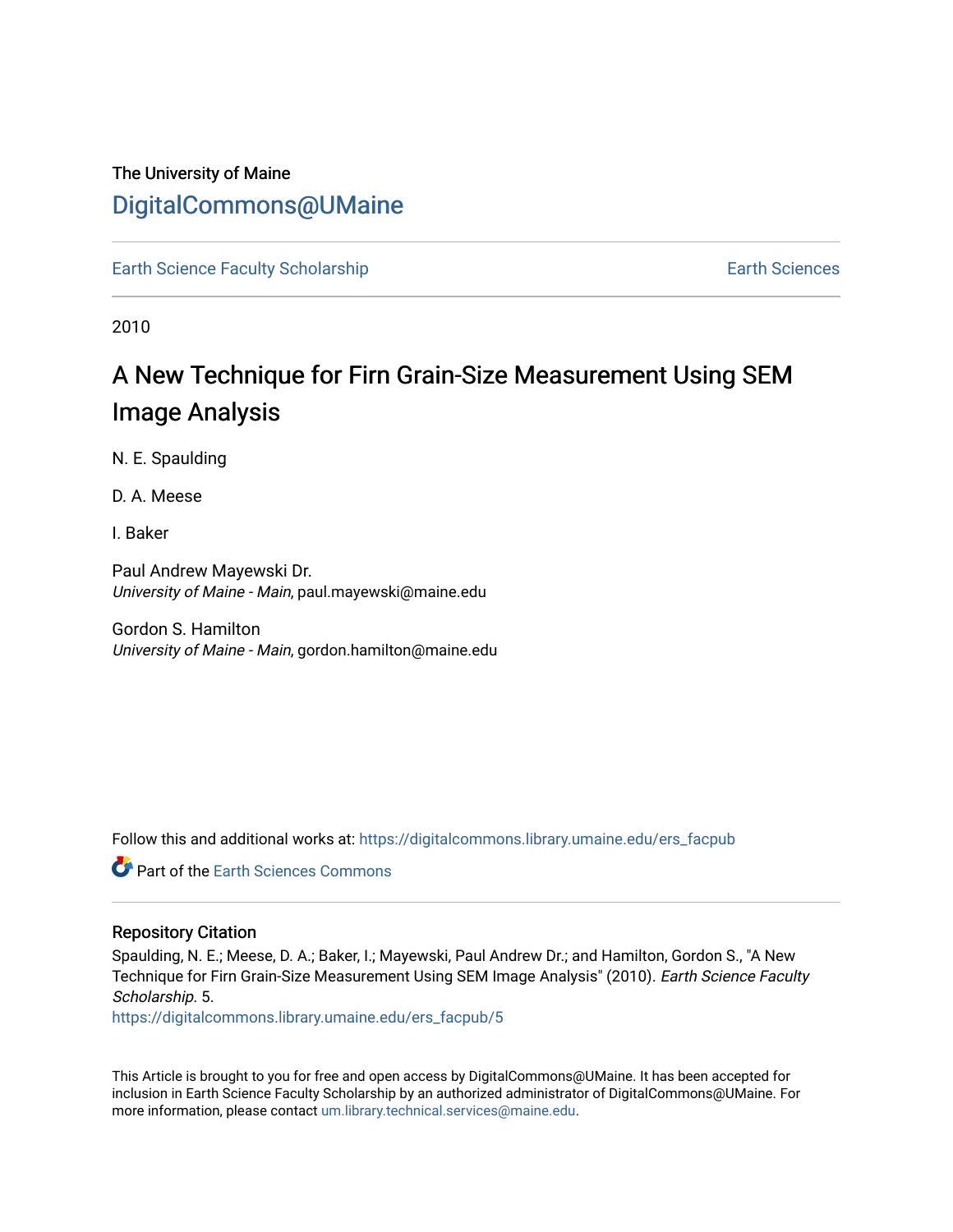# **Instruments and Methods**

# A new technique for firn grain-size measurement using **SEM** image analysis

N.E. SPAULDING,<sup>1</sup> D.A. MEESE,<sup>1,2</sup> I. BAKER,<sup>2</sup> P.A. MAYEWSKI,<sup>1</sup> G.S. HAMILTON<sup>1</sup>

<sup>1</sup>Climate Change Institute, University of Maine, 303 Bryand Global Sciences Center, Orono, Maine 04469-5790, USA E-mail: nicole.spaulding@maine.edu

<sup>2</sup>Thayer School of Engineering, Dartmouth College, Hanover, New Hampshire 03755-8000, USA

ABSTRACT. Firn microstructure is accurately characterized using images obtained from scanning electron microscopy (SEM). Visibly etched grain boundaries within images are used to create a skeleton outline of the microstructure. A pixel-counting utility is applied to the outline to determine grain area. Firn grain sizes calculated using the technique described here are compared to those calculated using the techniques of Gow (1969) and Gay and Weiss (1999) on samples of the same material, and are found to be substantially smaller. The differences in grain size between the techniques are attributed to sampling deficiencies (e.g. the inclusion of pore filler in the grain area) in earlier methods. The new technique offers the advantages of greater accuracy and the ability to determine individual components of the microstructure (grain and pore), which have important applications in ice-core analyses. The new method is validated by calculating activation energies of grain boundary diffusion using predicted values based on the ratio of grain-size measurements between the new and existing techniques. The resulting activation energy falls within the range of values previously reported for firn/ice.

## **INTRODUCTION**

Firn and ice cores, such as those collected by the International Trans-Antarctic Scientific Expedition (ITASE) (Mayewski and Goodwin, 1997; Mayewski and others, 2005), contain information about the soluble, insoluble and gaseous components of the atmosphere, as well as indicators of temperature, precipitation, atmospheric circulation, seaice extent and volcanic activity (Legrand and Mayewski, 1997). Microstructural parameters, including grain size and porosity, provide additional information about atmospheric temperature changes, impurity content, accumulation rate and deformation history. Therefore, accurate measurements of grain size and porosity allow for the identification of layers that do not exhibit normal grain growth with depth, and the detection of anomalous changes in any of the factors affecting the growth and sintering of firn and ice grains, i.e. impurity concentration, grain boundary pinning, stress and strain conditions, recrystallization, annealing, deformation and recovery. Spatial variations in microstructure provide insights into micrometeorological conditions such as snow accumulation and wind patterns (Rick and Albert, 2004) that potentially affect the preservation of paleoclimate records. In addition, the microstructure of near-surface firn influences the reflection of electromagnetic radiation, thereby affecting remote-sensing and radar studies (e.g. Zwally and others, 1977; Surdyk, 2002).

Despite the importance of firn microstructure to paleoclimate reconstructions, little progress has been made in the measurement of firn grain size. The original method of grainsize measurement (Gow, 1969) used the average of the shortest and longest axes of the 50 largest grains as measured with a pocket comparator (a hand-held magnification tool for making linear measurements). Alley (1980) modified this method slightly by excluding the five largest grains in the sample. Subsequent methods evolved to counting all grains within a known area (Duval and Lorius, 1980) or using the linear intercept method which expresses grain size as an average length by counting the number of grain boundary intersections along a known length (e.g. Thorsteinsson and others, 1995; Alley and Woods, 1996). A newer method uses digital images of thin sections, and automated outlining and pixel-counting software to derive grain size as a mean crosssectional area (Gay and Weiss, 1999). These techniques, which were developed to measure grains of all sizes, have seen only limited use in the study of firn because of the difficulty involved in processing firn samples.

The differences between the above techniques represent attempts to resolve the two primary sources of uncertainty in the estimation of grain size: how to calculate and report 'size', and how to account for the cut effect and the intersection probability effect (Higgins, 2000). Both uncertainties arise from measuring an irregular three-dimensional structure using a two-dimensional image. The first source is a matter of determining which parameter (length or area) is most closely related to grain volume. The latter source results from the act of sectioning. When a thin section is created, it is unknown at which point and in how many places each grain has been cut. The plane from which average grain size is calculated will include cross-sections ranging from small grain tips to the maximum grain diameter. Thus a range of sizes will be found even for a homogeneously sized population: the so-called cut effect. An additional source of uncertainty arises because smaller crystals are less likely to be intersected by the plane: the intersection probability effect (Higgins, 2000).

Each of the techniques discussed above has unique problems as well as common disadvantages. Traditional methods of grain-size measurement in firn (e.g. Gow, 1969; Duval and Lorius, 1980; Alley and Woods, 1996; Gay and Weiss, 1999) require the use of a pore filler (e.g. aniline or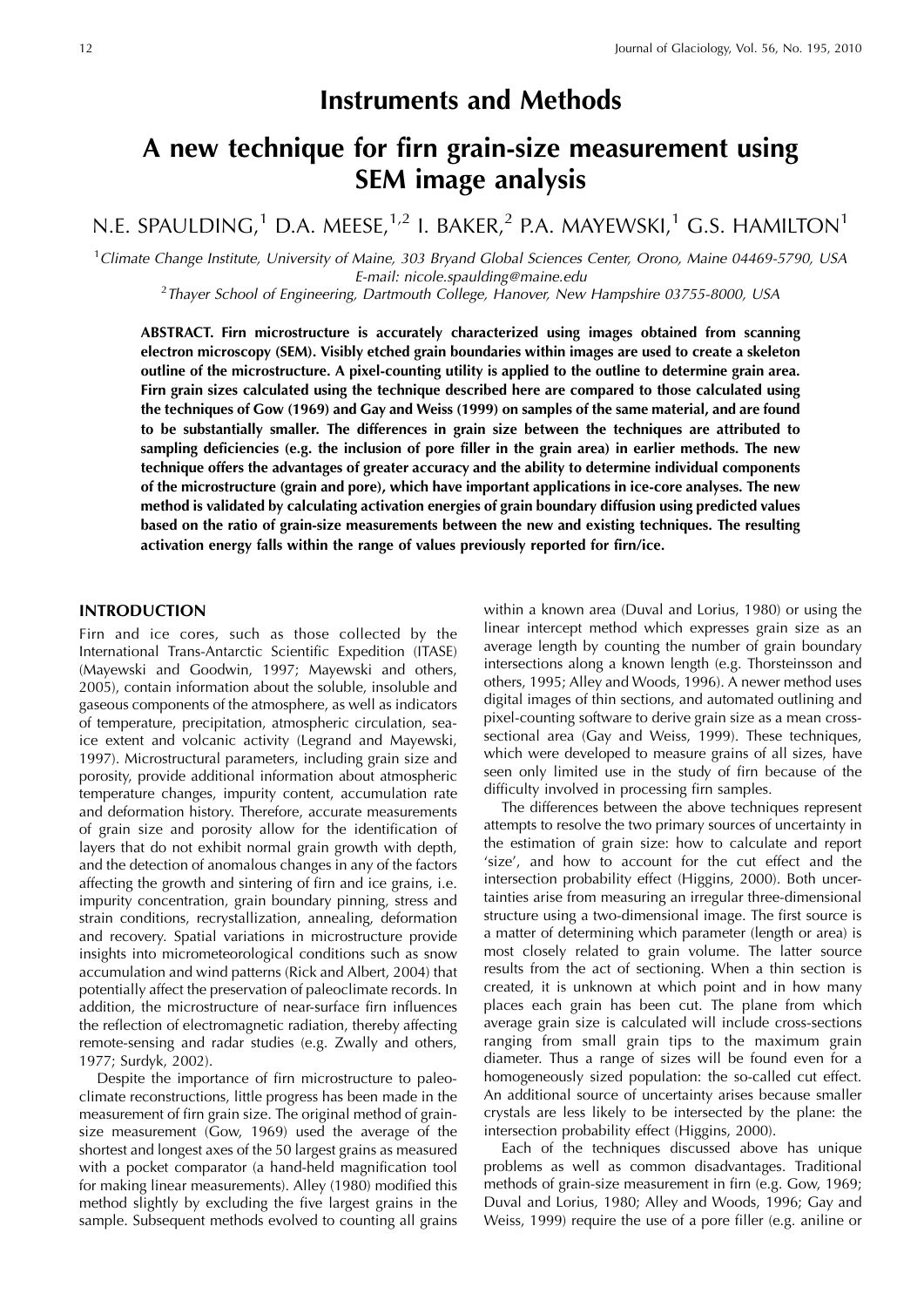

Fig. 1. Map of core sites. Ice cores 02-1, 02-4 and 02-SP were used in this study to calculate grain sizes and growth rates. Maudheim, Southice, Wilkes and two locations not shown (Site 2, Greenland, and South Pole) were used in Figure 4.

dodecane) because of the fragile nature of firn. The pore filler, despite its utility, obscures details of the microstructure, making accurate measurements difficult. This problem can be mitigated by using scanning electron microscopy (SEM). The SEM imaging technique of Baker and others (2007) provides high-resolution images of both grain and pore structure with minimal sample preparation. Because it requires no pore filler, SEM analysis allows visualization of both grain and pore geometry. This imaging technique is used in combination with a new measurement technique, described in this paper, to eliminate most of the uncertainties of past measurement techniques. A comparison between grain-size measurements, growth rates and apparent activation energies calculated using this method and earlier methods reveals a number of differences. Our analysis of these differences has implications for paleoclimate reconstructions using ice cores.

#### **METHODS**

There is considerable confusion surrounding the definitions of crystals and grains. Gow (1969) defines a grain as a unit having up to three crystals. The crystals within a grain are distinguished by changes in birefringence under crossed polarizers. In materials science, polycrystalline materials are made up of individual grains each of which is a single crystal. These variations in terminology have caused confusion between fields. The term grain, as used here, is in line with the materials science definition. We use this definition because visibly etched boundaries which typically align with a change in axis orientation (Baker and others, 2005; Obbard and others, 2006; Sieg, 2008) can be seen clearly in SEM images.

Grain-size measurements from three firn and ice cores (02-1, 02-4 and 02-SP) collected during the 2002 US ITASE traverse in East Antarctica (Fig. 1) were derived using the techniques of Gow (1969), Gay and Weiss (1999) and the new technique described below. Samples were taken at those depths from which high-quality digital thin-section photographs existed, and enough sample remained to prepare an SEM specimen. Several cores were used in order to span the range of depths desired. For the first two techniques, thin-section samples were photographed under crossed polarizers with both a film camera and a digital camera (Fig. 2). The photographs were used to calculate grain size (Gow and others, 2004) using the methods of Gow (1969). These data are referred to as 'GOW'. The digital images were analyzed using the Image Pro Plus  $5.0^{\circledR}$ software package which automatically outlines grains (as differentiated by birefringence patterns; Fig. 2b) and counts the pixels within each grain (Gay and Weiss, 1999). These samples are referred to as 'G&W'.

Our new technique entails the examination of SEM specimens using a Field Emission Gun (FEI) XL30 SEM operated at 15 kV with a beam current of 0.15 nA. Samples were maintained at  $-110 \pm 5^{\circ}$ C using a custom-designed liquid nitrogen chilled cold stage (Baker and others, 2007). For each sample, a series of slightly overlapping secondary electron images was collected and digitally stitched together to form a mosaic of the horizontal surface of the sample (Fig. 3a). Grain sizes were determined by manually tracing grain boundaries using Image Pro Plus  $5.0^{\circledR}$  to create a



Fig. 2. (a) Thin section 02-1 16m under crossed polarizers. Red arrow points to pore filler used in the preparation of thin sections, which obscures the microstructure. (b) Skeleton outline of grains. Gray portions indicate areas where pore filler has overlapped grains enough to obscure their shape. Outlines are thickened for visibility at this scale. The two large grains to the left and immediately above the red arrow illustrate the 'cut effect'. These grains appear larger than all the others and all the grains in Figure 3 because they were likely intersected at their widest point.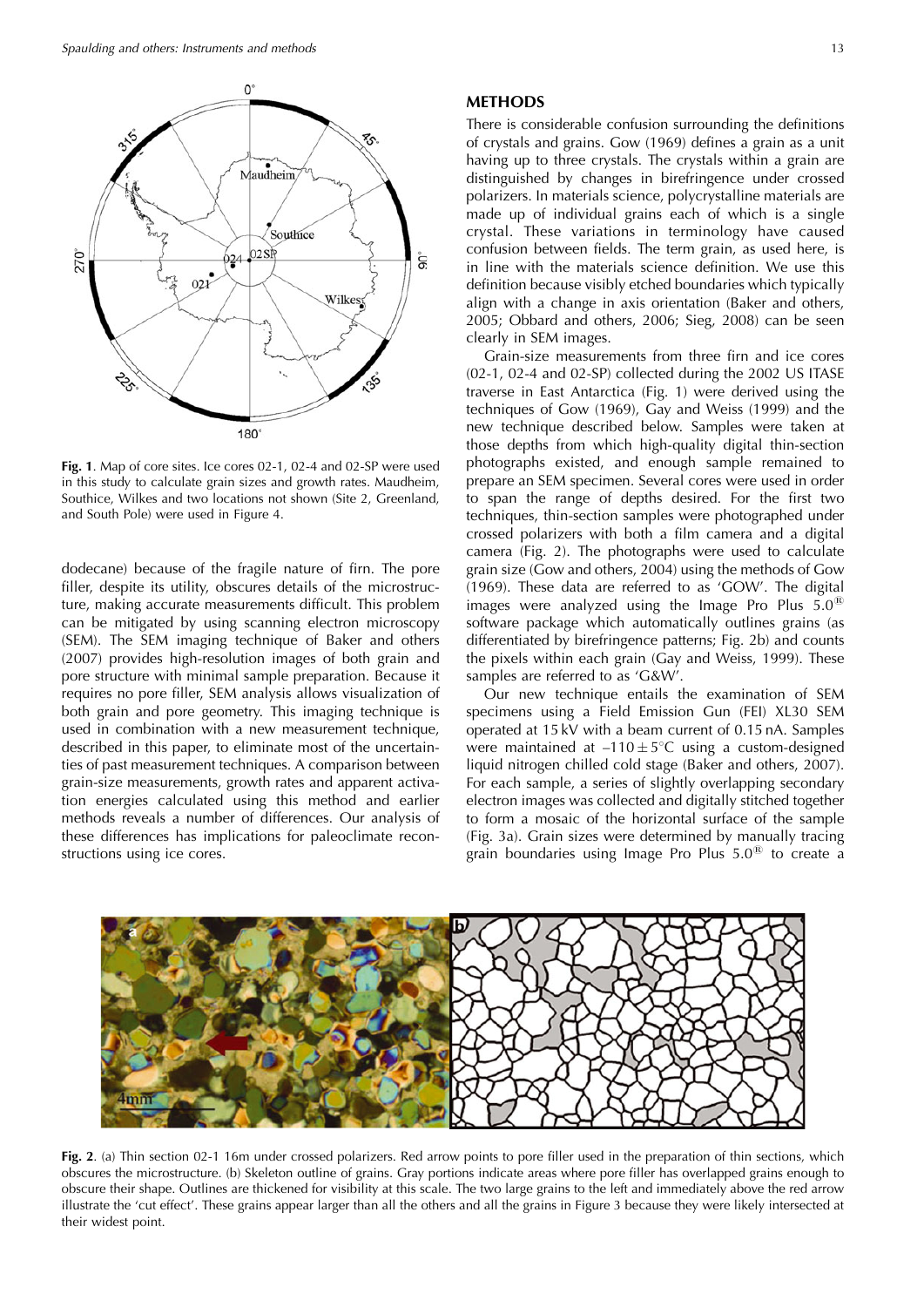

Fig. 3. (a) SEM image of 02-1 16m. SEM images require no pore filler, so most aspects of the microstructure are clearly visible. Prominent features such as pores and clearly etched grain boundaries (GB) which aid in the identification of individual grains are labeled. (b) The skeleton outline of grain boundaries. Pores that are fully bound by grains are colored gray. Boundary thickness is amplified for ease of visibility.

skeleton outline of the boundaries (Fig. 3b). A pixel-counting utility was applied to the skeleton outline to determine the grain area. These samples are referred to as 'SPLD'.

We adopt the practice of reporting mean grain size as a cross-sectional area based on all grains in the section, for several reasons. A computer simulation of normal grain growth by Anderson and others (1989) indicates that using the mean cross-sectional area of all grains in the section is the combination of parameters most likely to eliminate the uncertainties of the cut effect and the intersection probability effect. In their model, grains greater in size than the average grain size (as derived using all grains in the section) grew, whereas those smaller than the average grain size shrank. These model results indicate that mean grain size obtained using all grains in the section has a particular physical significance, which is not the case for only the



Fig. 4. Grain size versus depth using three different measurement techniques. GOW average 57.1% larger than SPLD; G&W average 27.8% larger than SPLD. Data from Table 1.

largest grains. Anderson and others (1989) also noted the similarity of grain growth kinetics derived from mean grain volume to those based on mean grain cross-sectional area when grain morphology was consistently compact and the surface-area to volume ratio was minimal.

## **RESULTS AND DISCUSSION**

#### Grain size

Grain size is a function of both age/depth and temperature (Stephenson, 1967; Gow, 1969). The linear relationship between age and mean grain cross-section is:

$$
\overline{A} = \overline{A}_0 + Kt,
$$

where  $\overline{A}$  is the measured mean cross-sectional area (mm<sup>2</sup>) at time t,  $\overline{A}_0$  is the extrapolated mean cross-sectional area at  $t=0$ , and K is the rate of grain growth. The equation rests on the assumption that growth rate is controlled by interfacial tension at the grain boundaries (Cole and others, 1954). The temperature dependence of  $K$  is described by the Arrheniustype equation

$$
K = K_0 \exp\left(-\frac{E_a}{RT}\right),
$$

where T is temperature in kelvin,  $K_0$  is an empirical constant and  $E_a$  and  $R$  are the activation energy of grain boundary selfdiffusion and the gas constant respectively.  $E_a$  is determined by the slope of the temperature grain growth  $(T-K)$  curve. This type of dependence is appropriate because the ratio of the activation energy of grain boundary self-diffusion to volume self-diffusion (determined experimentally) for ice  $(\sim 6:10)$  is similar to that for most metals (Gow and others, 2004).

Grain sizes calculated using the three different techniques described above are plotted against depth for each core in Figure 4. As expected, grain size increases with depth. Correlation coefficients were computed between grain size and depth for each method. The highest correlation between size and depth was for GOW samples (0.86), followed by SPLD (0.66) and G&W (0.48), indicating that site-to-site variations in grain size are masked by including only the 50 largest grains. There are additional reasons for the differences in correlation, as discussed below.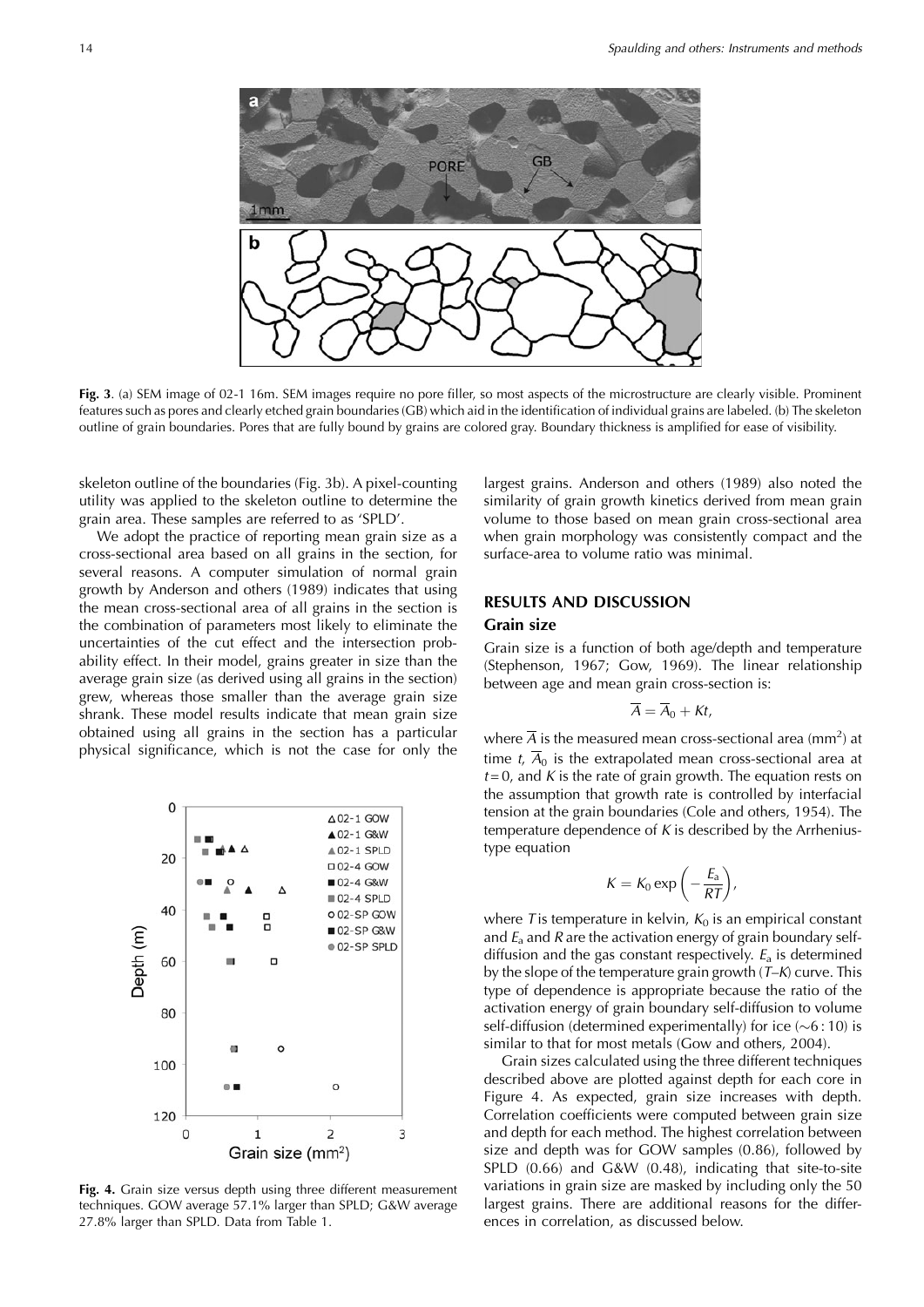

Fig. 5. A potential correlation exists between size/depth and the difference in average grain size between techniques. Mean grain sizes are 60.7% (GOW) and 41.7% (G&W) larger than SPLD when  $\overline{G}_{SPLD}$  is <0.4 mm<sup>2</sup>, and 53.4% (GOW) and 15.8% (G&W) larger when  $\overline{G}_{SPLD}$  $>0.4$  mm<sup>2</sup>.

Comparison of the three techniques applied to samples from the 02-1, 02-4 and 02-SP cores revealed average grain sizes from SEM ( $\overline{G}_{SPLD}$ ) to be significantly smaller than  $\overline{G}_{\text{GOW}}$  and  $\overline{G}_{\text{GAW}}$ .  $\overline{G}_{\text{GOW}}$  are 38–73% larger (average difference  $(\overline{D}) \sim 57\%$  using

$$
1 - \left(\frac{\overline{G}_{SPLD}}{\overline{G}_{GOW}}\right)
$$

compared to  $\overline{G}_{SPLD}$ , whereas  $\overline{G}_{G\&W}$  were only 1–47% larger  $(\overline{D} \sim 29\%)$  (Fig. 5; Table 1). There are several possible explanations for these differences. The most obvious explanation for the smaller  $\overline{G}$  found using SPLD versus GOW is that Gow (1969) uses only the 50 largest grains. This also explains why the difference between  $\overline{G}_{SPLD}$  and  $\overline{G}_{\text{GOW}}$  compared to  $\overline{G}_{\text{SPLD}}$  and  $\overline{G}_{\text{GAW}}$  is greater. There are also several less obvious reasons for the differences. First, traditional methods of grain-size measurement rely on birefringence patterns to distinguish individual grains. Adjacent grains with the same c-axis orientations will appear as one, which partially explains the larger  $\overline{G}$  found for the GOW and G&W samples. In addition, automated image analysis routines often fail to identify individual grains in firn. Thus grains need to be identified manually, a process which is time-consuming and prone to operator error. These limitations are particularly true for shallow samples where the number of grains in a single thin section is very large. Additionally, the grain boundaries are often blurred and distorted due to the use of pore fillers.

A potential correlation exists between  $\overline{G}$  and/or depth and measurement technique. The reduction in grain size derived from SPLD is greatest in small grains. A cut-off grain size of 0.4  $mm<sup>2</sup>$  (approximately the mean of all samples) was used to illustrate this point.  $\overline{G}_{\text{GOW}}$  is 60.7% larger than  $\overline{G}_{SPLD}$ , and  $\overline{G}_{G\&W}$  is 41.7% larger than  $\overline{G}_{SPLD}$  when  $\overline{G}_{SPLD}$  is <0.4 mm<sup>2</sup>. When  $\overline{G}_{SPLD}$  is >0.4 mm<sup>2</sup>, the differences decrease to 53.4% (GOW) and 15.8% (G&W). Figure 5 shows the percent difference between  $\overline{G}_{SPLD}$  and both  $\overline{G}_{GOW}$  and  $\overline{G}_{G\&W}$  plotted as a function of depth. Samples with  $\overline{G}_{SPLD}$  < 0.4 mm<sup>2</sup> have a median depth of 29.45 m; samples with  $\overline{G}_{SPLD} > 0.4$  mm<sup>2</sup> have a median depth of 60.16 m. While  $\overline{G}_{SPLD}$  of both the shallow and deeper samples are

Table 1. Sample depths, ages, and average grain sizes calculated using the imaging technique of Baker and others (2007) in combination with the measurement technique presented here (SPLD), and the methods of Gow (1969) (GOW) and Gay and Weiss (1999) (G&W). The former uses SEM images of firn samples from the same depths (no pore filler required). The latter two methods utilize crossed-polarized photographs of thin sections prepared using pore fillers (e.g aniline or dodecane).

| Sample        | Depth  | Age   | n   | G               | Σ             | Poss. error   |
|---------------|--------|-------|-----|-----------------|---------------|---------------|
|               | m      | years |     | mm <sup>2</sup> | $\text{mm}^2$ | $\frac{0}{0}$ |
| SPLD          |        |       |     |                 |               |               |
| $02 - 1 - 16$ | 16.335 | 47    | 60  | 0.507           | 0.206         | 10.85         |
| $02 - 1 - 32$ | 32.339 | 98    | 88  | 0.569           | 0.278         | 13.47         |
| $02 - 4 - 12$ | 12.918 | 37    | 80  | 0.166           | 0.084         | 11.26         |
| $02 - 4 - 18$ | 17.938 | 58    | 45  | 0.272           | 0.125         | 14.07         |
| $02 - 4 - 42$ | 42.878 | 152   | 66  | 0.3             | 0.182         | 14.82         |
| $02 - 4 - 46$ | 46.853 | 168   | 51  | 0.367           | 0.191         | 14.61         |
| $02 - 4 - 60$ | 60.16  | 230   | 59  | 0.619           | 0.306         | 12.88         |
| 02-SP-30      | 29.45  | 192   | 77  | 0.202           | 0.104         | 11.65         |
| 02-SP-95      | 94.18  | 853   | 63  | 0.667           | 0.327         | 12.34         |
| 02-SP-110     | 109.04 | 1025  | 55  | 0.571           | 0.328         | 15.53         |
| GOW           |        |       |     |                 |               |               |
| $02 - 1 - 16$ | 16.335 | 47    | 50  | 0.815           | 0.472         | 6.40          |
| $02 - 1 - 32$ | 32.339 | 98    | 50  | 1.3408          | 0.661         | 7.40          |
| $02 - 4 - 12$ | 12.918 | 37    | 50  | 0.3413          | 0.167         | 6.62          |
| $02 - 4 - 18$ | 17.938 | 58    | 50  | 0.4837          | 0.219         | 5.82          |
| $02 - 4 - 42$ | 42.878 | 152   | 50  | 1.1204          | 0.387         | 5.86          |
| $02 - 4 - 46$ | 46.853 | 168   | 50  | 1.13            | 0.149         | 7.49          |
| $02 - 4 - 60$ | 60.16  | 230   | 50  | 1.2265          | 0.560         | 7.57          |
| 02-SP-30      | 29.45  | 192   | 50  | 0.6277          | 0.212         | 4.29          |
| 02-SP-95      | 94.18  | 853   | 50  | 1.3239          | 0.538         | 6.72          |
| 02-SP-110     | 109.04 | 1025  | 50  | 2.09            | 0.603         | 9.68          |
| G&W           |        |       |     |                 |               |               |
| $02 - 1 - 16$ | 16.335 | 47    | 516 | 0.637           | 0.225         | 7.74          |
| $02 - 1 - 32$ | 32.339 | 98    | 410 | 0.865           | 0.342         | 6.99          |
| $02 - 4 - 12$ | 12.918 | 37    | 250 | 0.313           | 0.069         | 5.72          |
| $02 - 4 - 18$ | 17.938 | 58    | 255 | 0.462           | 0.093         | 5.42          |
| $02 - 4 - 42$ | 42.878 | 152   | 598 | 0.53            | 0.193         | 4.88          |
| $02 - 4 - 46$ | 46.853 | 168   | 598 | 0.61            | 0.576         | 3.71          |
| $02 - 4 - 60$ | 60.16  | 230   | 511 | 0.641           | 0.223         | 5.02          |
| 02-SP-30      | 29.45  | 192   | 913 | 0.321           | 0.151         | 6.72          |
| 02-SP-95      | 94.18  | 853   | 540 | 0.676           | 0.289         | 6.33          |
| 02-SP-110     | 109.04 | 1025  | 489 | 0.71            | 0.838         | 8.19          |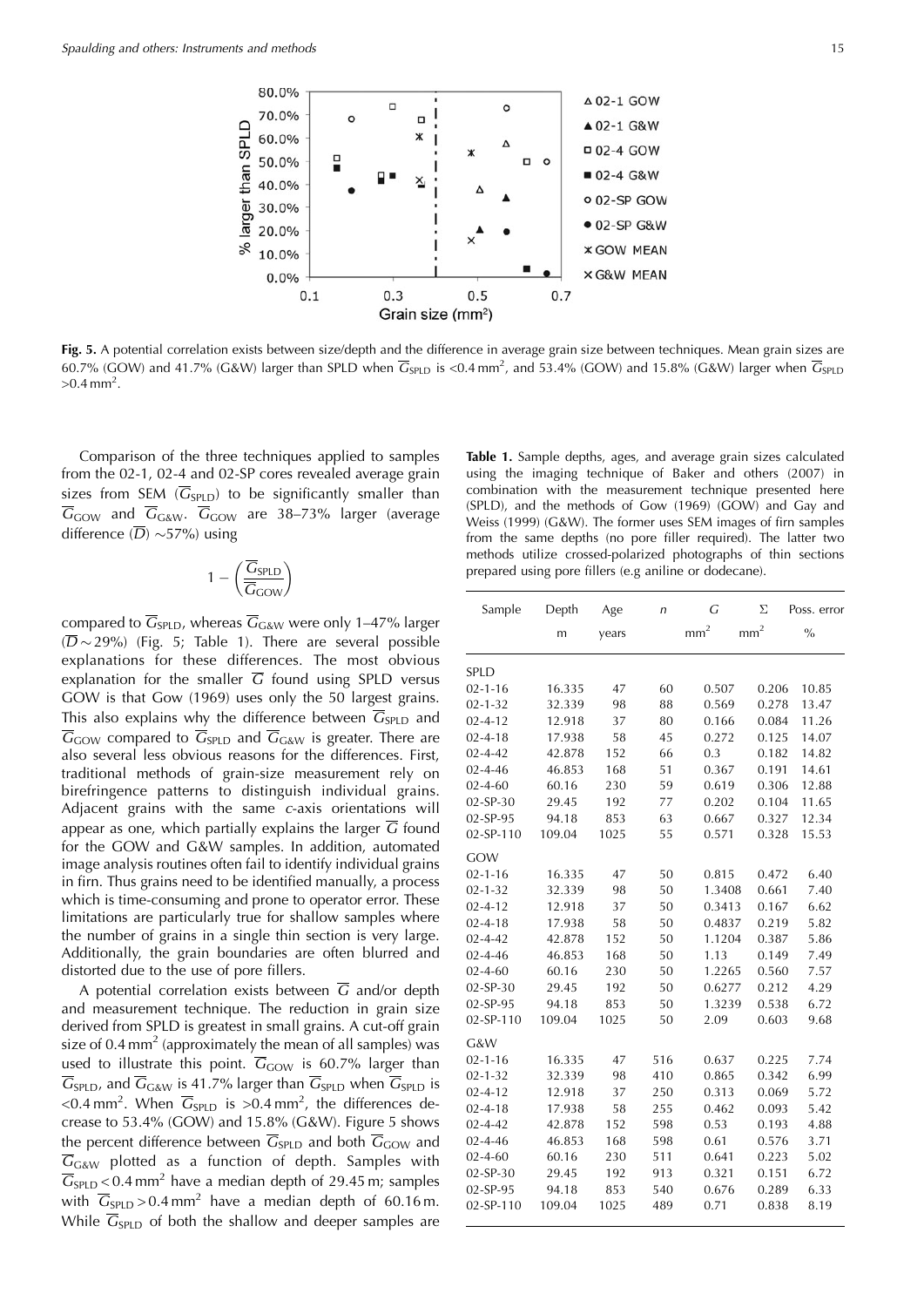Table 2. Calculation of repeatability standard deviation (Currie, 1995). The area of 10% of the grains in 19 samples, representing the highest- and lowest-quality cores, was outlined twice with more than a week in between to determine the repeatability of measurements. A correction factor  $(C_N)$  to account for the underestimation of the population standard deviation resulting from a sample size of  $n=2$  is applied (Gurland and Tripathi, 1971)

| Sample     | Trial 1<br>$\mathrm{mm}^2$ | Trial 2<br>$\mathrm{mm}^2$ | $\sigma_{\rm r}$<br>mm <sup>2</sup> | $\sigma_{r}C_{N}$<br>$\mbox{mm}^2$ |
|------------|----------------------------|----------------------------|-------------------------------------|------------------------------------|
|            |                            |                            |                                     |                                    |
| $062 - 10$ | 0.320                      | 0.328                      | 0.006                               | 0.007                              |
| 062-20     | 0.421                      | 0.401                      | 0.014                               | 0.018                              |
| 062-26     | 0.367                      | 0.375                      | 0.006                               | 0.007                              |
| 062-36     | 0.600                      | 0.555                      | 0.032                               | 0.040                              |
| 062-50     | 0.459                      | 0.447                      | 0.008                               | 0.010                              |
| $062 - 62$ | 0.510                      | 0.531                      | 0.015                               | 0.019                              |
| 062-77     | 0.628                      | 0.580                      | 0.034                               | 0.043                              |
| 062-83     | 0.616                      | 0.615                      | 0.001                               | 0.001                              |
| 062-96     | 1.036                      | 0.810                      | 0.160                               | 0.200                              |
| 074-10     | 0.204                      | 0.173                      | 0.021                               | 0.027                              |
| 074-19     | 0.245                      | 0.246                      | 0.001                               | 0.001                              |
| 074-29     | 0.231                      | 0.220                      | 0.008                               | 0.010                              |
| $074 - 40$ | 0.272                      | 0.274                      | 0.001                               | 0.002                              |
| 074-50     | 0.562                      | 0.575                      | 0.010                               | 0.012                              |
| 074-71     | 0.231                      | 0.216                      | 0.010                               | 0.013                              |
| 074-82     | 0.283                      | 0.262                      | 0.014                               | 0.018                              |
| 074-90     | 0.551                      | 0.468                      | 0.059                               | 0.073                              |
| 074-103    | 0.657                      | 0.571                      | 0.061                               | 0.076                              |
| 074-110    | 0.339                      | 0.349                      | 0.007                               | 0.009                              |
| Average    |                            |                            |                                     | 0.031                              |

smaller than  $\overline{G}_{\text{GOW}}$  and  $\overline{G}_{\text{GAW}}$ , the difference is greatest in the shallower samples. The reduction in grain size obtained from the SPLD technique is greater in small grains and at shallow depths for the following reasons: (1) Previous methods overestimated the size of small grains by including pore filler in the grain outline. The number and size of pores decrease with increasing depth, so this overestimation decreases with depth. (2) Features identified as individual grains in shallow thin sections were probably aggregates of several grains. As grains grow larger, the birefringence within an individual grain becomes more defined, so individual grains are more easily identified. (3) The boundaries of small, shallow grains are better defined in SEM images and consequently identified with greater accuracy.

There is a 25.9% decrease in the difference between  $\overline{G}_{SPLD}$ and  $\overline{G}_{G\&W}$  for grains smaller than 0.4 mm<sup>2</sup> and those greater than this size. For  $\overline{G}_{SPLD}$  versus  $\overline{G}_{GOW}$ , the decrease is only 7.3% (Fig. 5). A paired t test was performed to determine if the sample means above and below  $0.4$  mm<sup>2</sup> were significantly different (i.e. if the difference between techniques is really biased towards small grains).  $\overline{D}_{\overline{G}_{\text{Gaw}}}$  < 0.4 mm<sup>2</sup> is not significantly different from  $\overline{D}_{\overline{G}_{\text{Gaw}}} > 0.4 \text{ mm}^2$  (one-tail  $p=0.24$ ). Conversely,  $\overline{D}_{\overline{G}_{G\&N}}$  < 0.4 mm<sup>2</sup> is significantly different from  $\overline{D}_{\overline{G}_{G\&N}} > 0.4 \text{ mm}^2$  (one-tail  $p = 0.009$ ). The significance and magnitude of the size bias is likely greater in G&W than in GOW because Gay and Weiss (1999) designed their automated outlining program for use on ice, not firn. As discussed above, the use of pore fillers is more problematic in firn than in less porous ice. Thus, as the samples used in this study approach the microstructure of ice, the results derived using the techniques of Gay and Weiss (1999) become more consistent with those obtained using the SPLD technique. In addition, the variation in small to medium-sized grains is ignored because  $\overline{G}_{\text{GOW}}$  is calculated using only the 50 largest grains. Because these grains are the most difficult to measure with earlier techniques and are identified with greater accuracy using the new technique, the difference in grain size with depth between  $\overline{G}_{\text{GOW}}$  and  $\overline{G}_{\text{SPLD}}$  is expected to be dampened. If all grains were included, the size bias with depth would likely be statistically significant, as it is for  $\overline{G}_{G\&W}$ 

### Sources of measurement error

The estimation of grain size has several sources of potential error including the cut effect, the intersection probability effect and sample processing, as well as inconsistency in the analyst's technique (repeatability), chamber sublimation and population size. The repeatability of SEM grain-size measurements was estimated using 19 samples. One area was randomly selected from an original image where the area of a number of grains equal to approximately 10% of the entire sample total ( $n = 4-25$  grains) was determined by creating a new skeleton outline. The area of the newly outlined grains was compared to the area of the grains originally outlined to derive a repeatability standard deviation ( $\sigma_r$ ) (Currie, 1995). Variance is a biased estimator of  $\sigma$  when the sample population  $(n)$  is small (Montgomery and Runger, 2003), so  $\sigma_r$  was multiplied by a correction factor  $(C_N)$  to remove the underestimation. Since measurements were repeated twice,  $n=2$  and  $C_{\rm N}$  is 1.2533 (Gurland and Tripathi, 1971). This procedure was repeated for all depths in the cores with the highest- and lowest-quality samples. The repeatability standard deviations for all samples were averaged to produce the single value. The decision to conduct only two trials on a large number of samples, rather than many trials on a smaller number of samples, was based on the heterogeneous quality of the samples. If many trials were performed on a single high-quality sample,  $\sigma_r$  would be underestimated. Thus, many samples of varying quality were measured twice.  $\sigma_{\rm r}$ was found to be  $\pm 0.038$  mm<sup>2</sup> for the lowest-quality core and  $\pm$ 0.024 mm<sup>2</sup> for the highest-quality core. These values were averaged to obtain a  $\sigma_r$  value of  $\pm 0.031$  mm<sup>2</sup>, with  $\overline{G}_{MAX}$  = 1.036 mm<sup>2</sup>,  $\overline{G}_{MIN} = 0.173$  mm<sup>2</sup> and  $\overline{G}_{MLAN} = 0.435$  mm<sup>2</sup> (Table 2). Thus the standard deviation is  $\sim$ 7% of the mean for the trials and the mean of all the samples in this study  $(\overline{G}_{MEAN} = 0.424 \text{ mm}^2)$ . The measurements from the two repeatability trials had a correlation coefficient of 0.975. Manually tracing the grain boundaries produces the primary source of error in the repeatability calculation, so it can be assumed that a similar amount of error will be introduced during manual corrections of outlines obtained using the Gay and Weiss (1999) technique. If the SPLD grains are 7% larger than calculated and the G&W grains are 7% smaller, there will still be a 30% difference in grain size between the two techniques for grain sizes smaller than  $0.4$  mm<sup>2</sup>. For grains larger than 0.4 mm<sup>2</sup>, measurements from SPLD and G&W may be identical. This is attributed to the increased accuracy of the SPLD technique compared to previous techniques in the measurement of small grains.

Sublimation is known to occur in the SEM chamber (Cullen and Baker, 2001) and is a potential source of uncertainty in grain-size measurements using SEM. If sublimation is too rapid, measured grain areas will increase or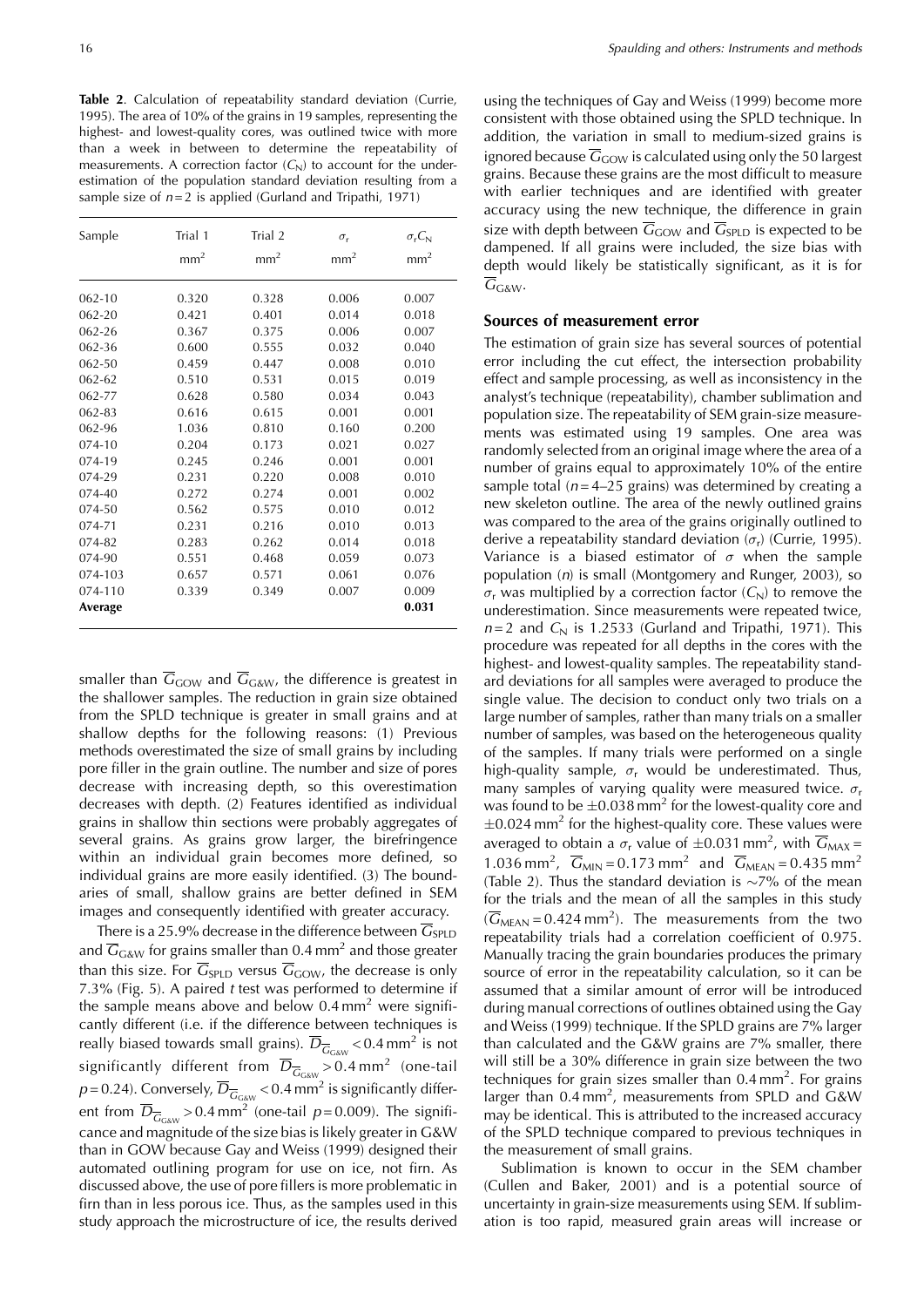decrease during the experiment depending on where they have been sectioned (i.e. the cut effect). In order to assess repeatability, images taken at the same coordinates were compared at the beginning and end of a session. Approximately 3.5-4 hours elapsed between repeat imaging. During this time, the sample was maintained in the chamber at  $-110 \pm 5^{\circ}$ C. The average change in grain size over the 4 hour period was  $\pm 0.022$  mm<sup>2</sup>, corresponding to approximately 5% of the mean grain size for all samples in the repeatability test, as well as the mean grain size for all three cores in this study. The change in area during 3.5–4 hours of sublimation is smaller than the repeatability standard deviation. Assuming a constant sublimation rate (Andreas, 2007), there is only a  $\pm 0.006$  mm<sup>2</sup> or a 1.4% change in  $\overline{G}_{MEAN}$  during the course of normal imaging  $(\sim 1-1.5 \text{ hours})$ . This value is significantly less than the measure of repeatability (7%). Our analysis shows that chamber sublimation does not cause a statistically significant change in grain size during the course of normal imaging.

The effect of sample size on the reliability of SEM grainsize measurements was also considered. The cold stage used to analyze firn and ice in the SEM restricts the size of the sample to a maximum dimension of  $3 \text{ cm} \times 1 \text{ cm} \times 1 \text{ cm}$ . As a result, a statistically significant population of certain grain sizes might be difficult to obtain when using only a single sample. The possible error associated with the sample size was calculated for each type of measurement (Table 1) using:

possible error = 
$$
\frac{t\sigma}{\sqrt{n}}
$$

where *n* is the number of grains analyzed,  $\sigma$  is the standard deviation and t is the one-tailed t statistic at 95% confidence. The average possible error for SPLD is approximately twice that of both GOW and G&W. The inclusion of a larger number of grains (which was not done here) will increase the accuracy.

In a study of grain-size measurements of metals and ceramics using image analysis, Diógenes and others (2005) report a difference of <2% between  $\overline{G}$  calculated using approximately 1000 grains versus only 100 grains. While the averages were very similar, the standard deviations were quite different. Standard deviations associated with 100 grain-size measurements were almost 2.5 times greater  $(40.3\% \text{ of } \overline{G})$  than those associated with 1000 grain-size measurements (16.5% of  $\overline{G}$ ). Thus it can be assumed that average grain measurements derived from samples with few grains are indicative of the true mean, although the grainsize distribution may be inaccurate. Our sample sizes were too small to obtain 100 grains per sample, but this factor is not critical because our focus is quantifying  $\overline{G}$  rather than grain-size distribution.

#### **Growth rate**

The transformation of snow to firn to ice results from increasing overburden pressure which causes a decrease in pore spacing. Angular snow grains are initially rounded through contact with one another, which reduces pore space and increases density as the material becomes firn. Porosity is further reduced by sintering, the process through which material is transferred from one grain to another at initial points of contact. These points of contact become grain boundaries. Grain boundaries are interfacial defects in the lattice of any material where there are atomic mismatches in



Fig. 6. Determination of growth rate for 02-4 from grain sizes calculated using the technique of GOW (which along with Stephenson (1967) was originally used to define the Arrheniustype dependence) and SPLD. Data from Table 1.

the transition from the crystalline orientation of one grain to the next (Callister, 2007). In the transformation between firn and ice, there is a steady increase in grain size with depth; this normal grain growth results from a minimization of grain boundary area. Grain boundary migration is driven by the curvature of high-energy grain boundaries and the stored energy difference between grains (Burke, 1949). Small grains are typically found on the concave side of the boundary, and the pressure is typically greatest at this location. Atomic diffusion is in the direction of the low-pressure location, and boundary motion is in the opposite direction. Thus the grain on the high-pressure side becomes incorporated into the grain on the low-pressure side (Callister, 2007; Sieg, 2008), and large grains grow at the expense of smaller grains. The diffusion of molecules occurs over time and is a temperaturedependent process, so growth rates are dependent upon depth (age) and temperature (Paterson, 1994).

For core 02-4,  $\overline{G}_{SPLD}$  was found to increase from 0.166 mm<sup>2</sup> at 12.9 m (37 years) to 0.619 mm<sup>2</sup> at 60.2 m (230 years). Figure 6 shows grain size plotted against age. A linear least-squares best fit of these data gives a rate of increase (growth rate, K) of 0.0023 mm<sup>2</sup> a<sup>-1</sup>. The same samples yield  $\overline{G}_{\text{GOW}} = 0.341 \text{ mm}^2$  at 12.9 m, 1.226 mm<sup>2</sup> at 60.2 m and  $K = 0.0054$  mm<sup>2</sup> a<sup>-1</sup> (Fig. 6), an increase of 0.0031 mm<sup>2</sup> a<sup>-1</sup>. The values for G&W are  $\overline{G}_{\text{GAW}} = 0.313$  mm<sup>2</sup> at 12.9 m and 0.641 mm<sup>2</sup> at 60.2 m and  $K = 0.0017$  mm<sup>2</sup> a<sup>-1</sup>, a decrease of 0.0006 mm<sup>2</sup> a<sup>-1</sup> compared with  $K_{\rm SPLD}$ .

For core 02-SP,  $\overline{G}_{SPLD}$  increased from 0.202 mm<sup>2</sup> at 29.45 m (192 years) to 0.571 mm<sup>2</sup> at 109.04 m (1025 years), with K = 0.0006 mm<sup>2</sup> a<sup>-1</sup>. The same samples yield  $\overline{G}_{\text{GOW}} =$ 0.628 mm<sup>2</sup> at 29.45 m, and 2.090 mm<sup>2</sup> at 109.04 m, with  $K = 0.0017$  mm<sup>2</sup> a<sup>-1</sup>, an increase of 0.0011 mm<sup>2</sup> a<sup>-1</sup>. The values for G&W are  $\overline{G}_{\text{GAW}} = 0.321 \text{ mm}^2$  at 29.45 m, 0.710 mm<sup>2</sup> at 109.04 m and  $K = 0.0005$  mm<sup>2</sup> a<sup>-1</sup>, a decrease of 0.0001 mm<sup>2</sup> a<sup>-1</sup> compared with  $K_{\text{SPLD}}$ .

The ratio of  $K_{\text{SPLD}}$  to  $K_{\text{GOW}}$  is 0.426 for 02-4 and 0.353 for 02-SP. The ratio of  $K_{SPLD}$  to  $K_{G\&W}$  is 1.353 for 02-4 and 1.2 for 02-SP. It is important to note that  $K$  from 02-SP is based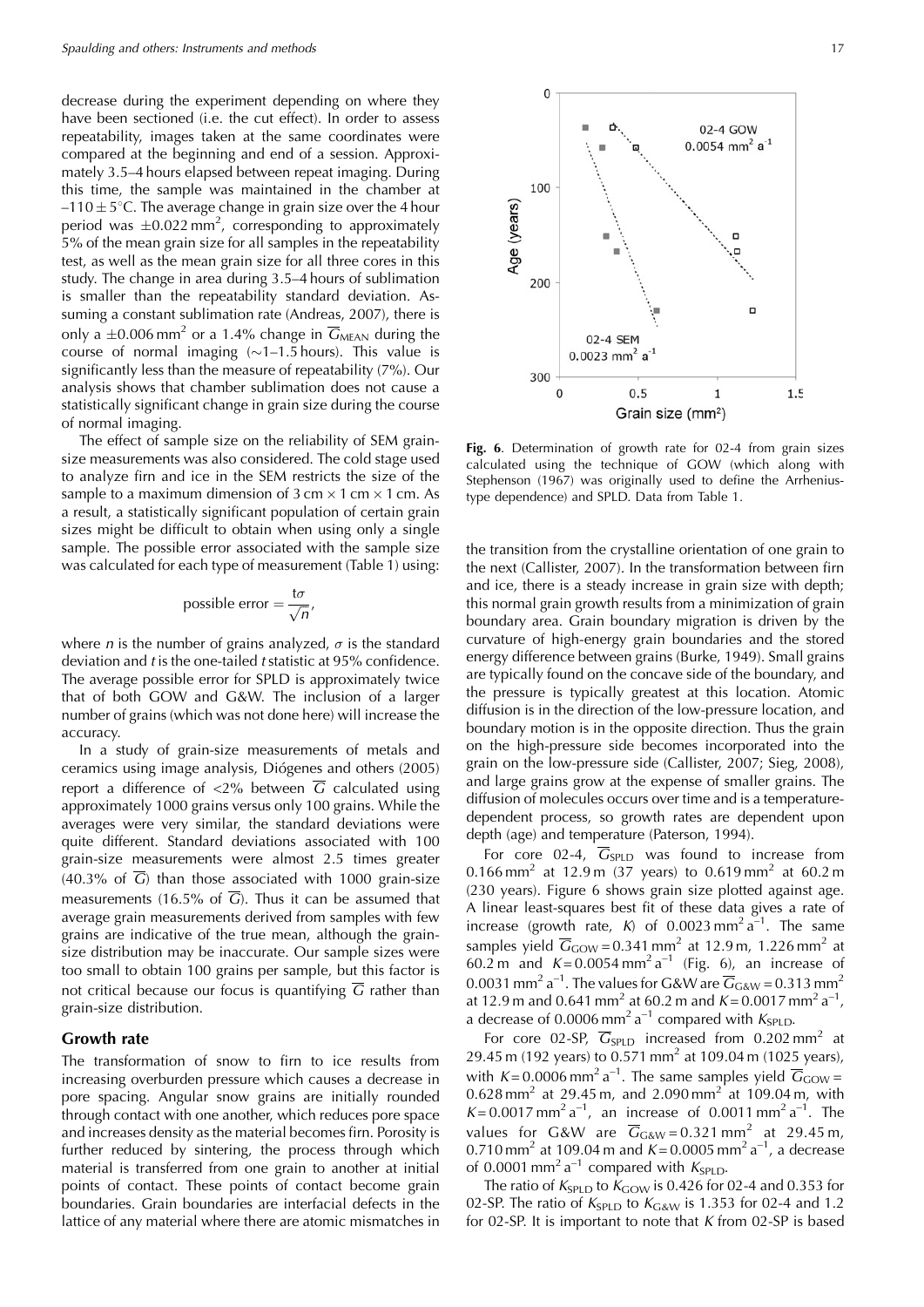

Fig. 7. Grain growth rate versus reciprocal temperature calculated for five sites published by Gow (1969). Open diamonds are original data from Gow (1969). Closed diamonds show the data corrected using the calculated decrease in the ratio of  $K_{\text{GOW}}$  versus  $K_{\text{SPL}}$  per °C increase from -51.0°C of 0.0052°C<sup>-1</sup>. Activation energies of grain boundary diffusion of 49.6 and 52.6 kJ mol<sup>-1</sup> are calculated from the slope.

on three points, with no data between 25.5 m (192 years) and 94.1 m (853 years). The purpose of these calculations is to understand the effect of measurement technique on the slope of the  $T-K$  curve. Since the Arrhenius-type dependence of this relationship was originally defined using the techniques of Gow (1969), only SPLD and GOW measurements are used in the calculation of activation energy; data from G&W are not considered.

#### **Activation energy**

Activation energy  $(E_a)$  is calculated using the equation:

$$
E_{\rm a} = -R \bigg( \frac{\partial \ln K}{\partial (1/T)} \bigg),
$$

where  $R$  is the gas constant and the remainder of the term is the slope of the  $T-K$  curve. Because grain size is dependent upon temperature, the size-biased reduction of  $\overline{G}_{SPLD}$  versus  $\overline{G}_{\text{GOW}}$  will affect the magnitude of the calculated activation energy. The validity of the SPLD method can therefore be tested using the previously defined Arrhenius-type temperature dependence of grain growth (Stephenson, 1967; Gow, 1969). To be considered valid, the SPLD method must yield an  $E_a$  value consistent with the requisite  $\sim 6:10$  ratio, as discussed above.

To calculate a new activation energy, growth rates based on grain-size calculations using the SPLD method and encompassing a range of temperature regimes are required. The samples used in this study do not meet the temperature range requirements, so new growth rates were calculated for sites previously evaluated (South Pole, Southice, Maudheim, Wilkes, and Site 2, Greenland; Fig. 1) by Gow (1969). Gow's original growth rates include a single data point from

Greenland. The inclusion of this point is justified because the only variable in question is temperature. Growth rates were calculated using a correction factor based on comparison of K values from the SPLD method to those of GOW. The value of the correction factor was determined by dividing the difference between the ratios of  $K_{SPLD}$ :  $K_{GOW}$  at sites  $02$ -SP and  $02-4$   $(-0.073)$  by the difference in mean annual temperature between the two sites  $(-14.0^{\circ}C)$  (10 m temperature map provided/compiled by D.A. Dixon; see J. Bohlander and T. Scambos, http://nsidc.org/data/docs/ agdc/thermap/documentation.html). The correction factor,  $\overline{0.0052^{\circ}C^{-1}}$ , expresses the increase in the ratio of  $K_{SPLD}$ :  $K_{\text{GOW}}$  with each 1.0°C increase in temperature from site 02-SP. Site 02-SP was chosen as the baseline temperature because the South Polar region has near to the lowest mean annual surface temperature on the Antarctic continent.

The correction factor was applied to the sites from Gow  $(1969)$  using the equation:

$$
K_{\text{SPLDX}} = K_{\text{GOWX}}[0.353 - 0.0052(T_{02SP} - T_X)]
$$

where X is location, 0.353 is the ratio  $K_{\text{SPLD}}$ :  $K_{\text{GOW}}$  at 02-SP and T is temperature  $(^{\circ}C)$ .

The use of this correction factor required the singular assumption that the reduction in growth rate as a function of differences in grain-size measurement technique is nearly identical at sites 02-SP and South Pole. This was considered a valid assumption because both sites have similar mean annual surface temperature and growth rate.

The new growth rates, which changed the slope of the  $T-$ K curve from Gow's (1969) value of  $-5.6446$  K to  $-6.3268$  K, are shown in Figure 7. The apparent activation energy subsequently changed from  $46.9 \text{ kJ}$  mol<sup>-1</sup> to  $52.6 \text{ kJ}$  mol<sup>-1</sup> (Fig. 7). Nasello and others (2005) and Barr and Milkovich (2008) reported activation energies of grain boundary diffusion of 49 and 51.1 kJ mol<sup>-1</sup> respectively, values similar to that from SEM analyses. This indicates that, despite the substantial decrease in SEM-derived estimates of  $\overline{G}$  and K versus those from techniques using photographs of thin sections, the resultant increase in activation energy obtained from the SPLD method still favors the assumption of an Arrhenius-type dependence. However, the increase in calculated activation energy does suggest that the influence of temperature on grain growth is greater than previously indicated, as larger activation energy values indicate that more energy is required to initiate grain boundary migration.

#### **CONCLUSION**

Firn grain sizes obtained using SEM images are substantially smaller than those obtained from earlier techniques, on average 57.1% smaller than those calculated using the methods of Gow (1969) and 28.7% smaller than Gay and Weiss (1999). The SPLD technique uses clearly etched grain boundaries and the presence of open pores to identify and measure individual grains from SEM images. This approach allows for a more accurate determination of grain size, porosity and other properties, such as those necessary to characterize firn densification (i.e. surface specific area and contact area; Arnaud and others, 1998), without the need to disrupt the firn microstructure with toxic pore fillers and additional processing, as was the case with earlier methods. New grain growth rates were calculated for older core sites by applying a correction factor equivalent to the ratio of grain sizes obtained from the new technique to those from